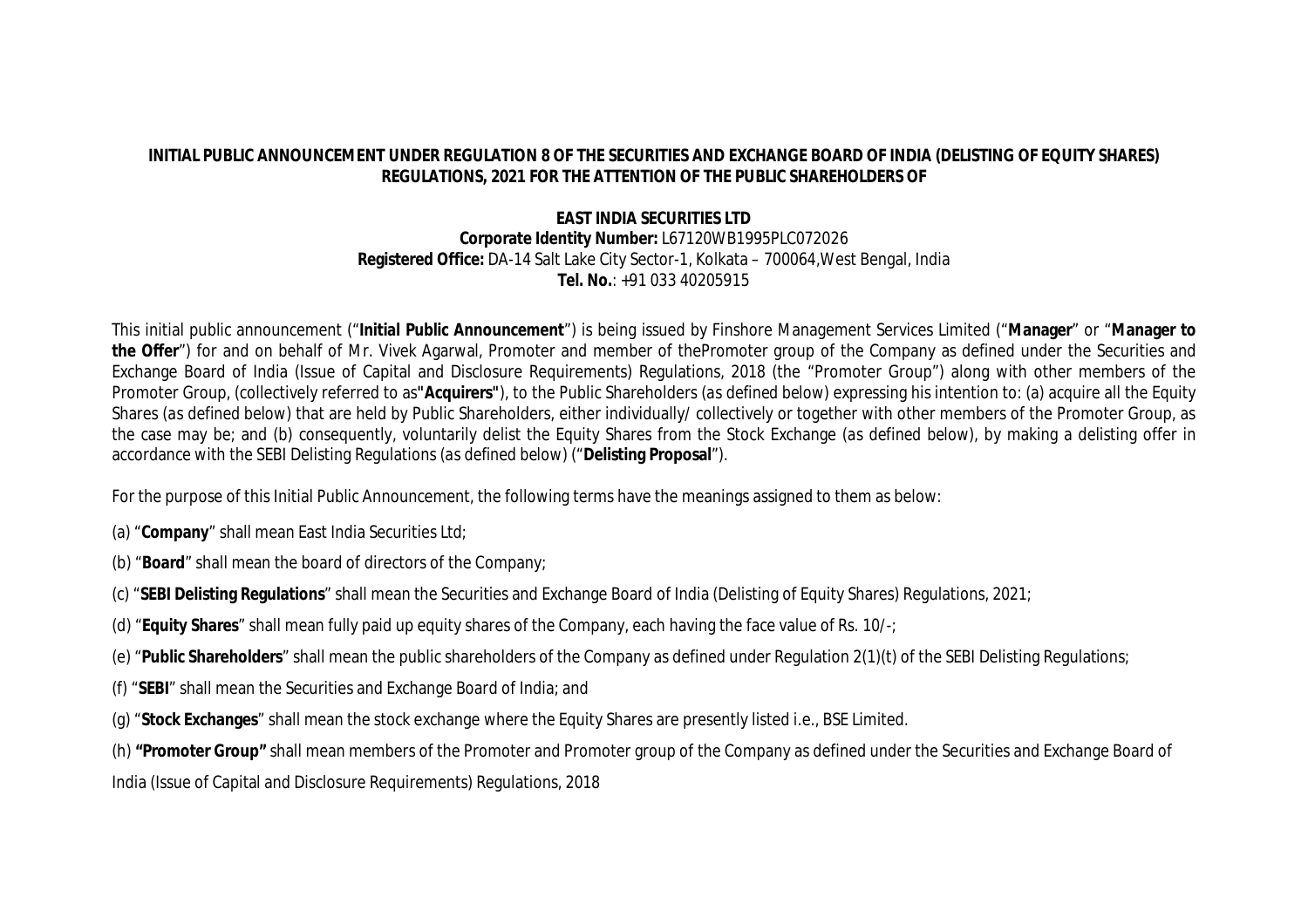# **1. Details of the Delisting Proposal:**

- 1.1.Mr. Vivek Agarwal, member of the Promoter Group pursuant to his letter dated September 20, 2021 has*inter alia* expressed his intention to voluntarily delist the Equity Shares of the Company in accordance with the SEBI Delisting Regulationsby acquiring Equity Sharesthat are held by the public shareholders of the Company either individually/collectively or together with one or more members of the promoter group.Pursuant to the said letter, the Acquirers have appointed Finshore Management Services Limited asthe manager to the offer as per the requirements of Regulation 9 of the SEBI Delisting Regulations.
- 1.2. As on date, Mr. Vivek Agarwal along with other members of the Promoter Group hold 26,59,000 fully paid-up equity shares of the Company **("Equity Shares")** aggregating to 72.51 % of the paid-up equity share capital of the Company as on date. The Public Shareholders hold 10,08,000 Equity Shares aggregating to 27.49% of paid-up equity share capital of the Company

# **2. Rationale for Delisting Proposal:**

2.1.In terms of Regulation 8(3)(a) of the Delisting Regulations, the rationale for the Delisting Proposal is as follows:

- (a) the proposed delisting would enable the members of the Promoter Group to obtain full ownership of the Company, which in turn will provide enhanced operational flexibility to support the Company's business. The company had got itself listed with the aspiration that listing will enhance its brand name and visibility and would help attract retail clients for trading and depository accounts and allied services and it had also been hoped that the increased branding will aid in attracting top talent and listing would allow a good platform for grant of options. However, though the treasury operations and proprietary trading division have done reasonably, it has been observed that listing has not brought any benefits in terms of increased branding and visibility and the company's retail trading and depository activities have not performed up to optimum levels as compared to other players in the market. Hence, in a proactive gesture, in keeping with the highest standards of corporate governance, the promoter group would like to provide an exit opportunity to public shareholders based on their independent assessment of the company's future prospects;
- (b) the proposed delisting will result in reduction of the ongoing substantial compliance costs and dedicated management time being incurred associated with continued listing of equity shares, which can be refocused on its business.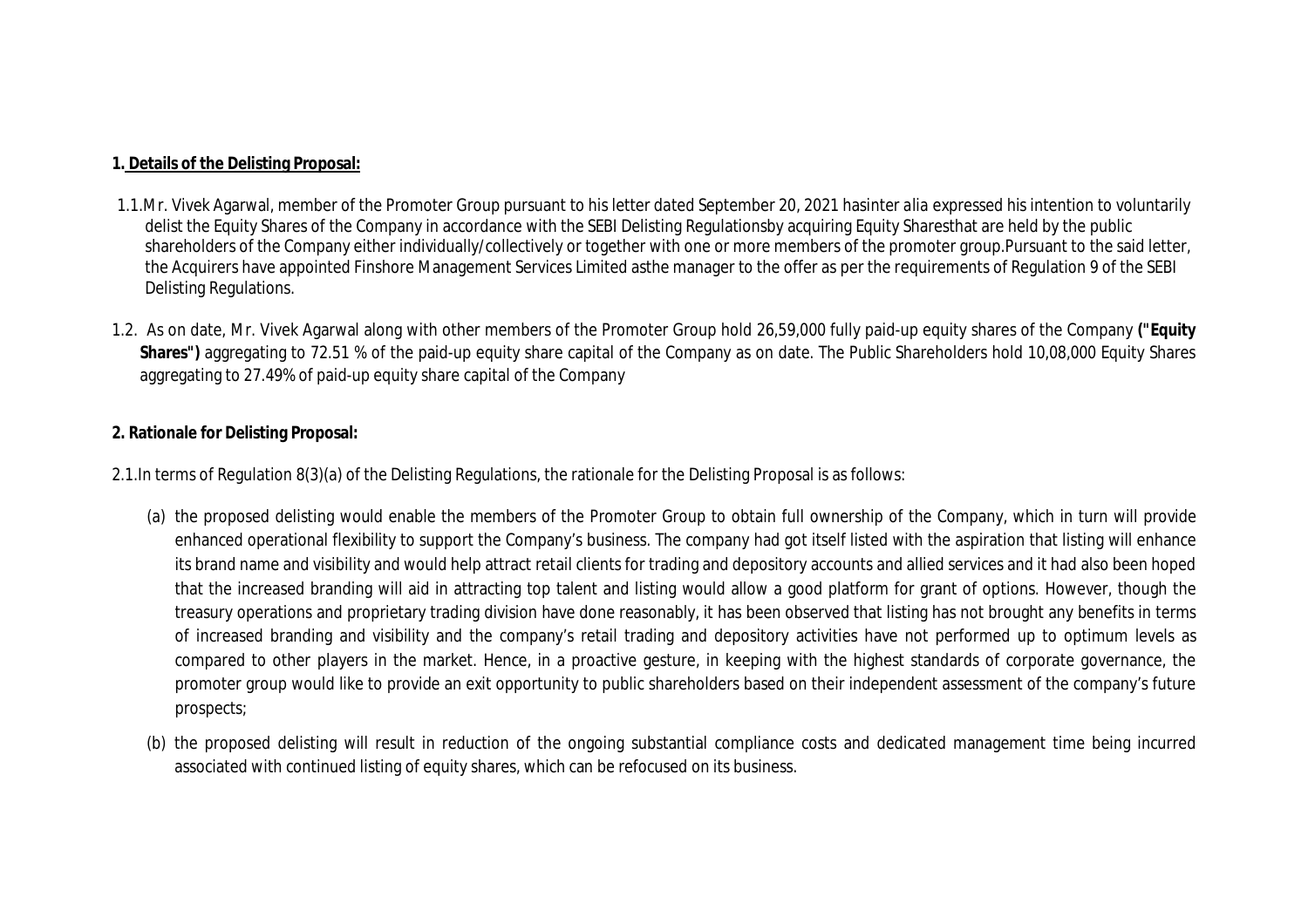- (c) it would enhance Company's operational, financial and strategic flexibility including but not limited to corporate restructurings, acquisitions, exploring new financing structures including financial support from the members of the Promoter Group; and
- (d) the proposed delisting is in the interest of the Public Shareholders as it will provide them an opportunity to exit from the Company at a price determined in accordance with the SEBI Delisting Regulations, providing immediate liquidity.

# **3. Undertakings/ Confirmations:**

- 3.1. In terms of Regulation 8(3)(b) of the Delisting Regulations, we hereby undertake and confirm that none of the members of the Promoter Group:
	- (a) have sold the Equity Shares during the period of 6 months prior to the date of this Initial Public Announcement; and
	- (b) will not directly or indirectly, in connection with proposed delisting,
	- (i) employ any device, scheme or artifice to defraud any shareholder or other person; or
	- (ii) engage in any transaction or practice that operates as a fraud or deceit upon any shareholder or other person; or
	- (iii) engage in any act or practice that is fraudulent, deceptive or manipulative.

### **4. Price/ Consideration:**

- 4.1. The discovered price will be determined through the reverse book building process specified in Schedule II of the SEBI Delisting Regulations, after fixation of the 'floor price' which will be determined in terms of Regulation 20(2) of the Delisting Regulations read with Regulation 8 of the SEBI (SubstantialAcquisition of Shares and Takeovers) Regulations, 2011. We will separately inform the floor price determined in accordance with the aforesaid provisions, in due course.
- 4.2. In terms of the SEBI Delisting Regulations, the discovered price will be determined as the price at which shares are accepted through eligible bids, that takes the shareholding of the members of the Promoter Group (along with persons acting in concert), collectively referred to as Acquirers,to 90% of the total issued shares excludingthe shares which are held by following:
	- (a)custodian(s) holding shares against which depository receipts have been issued overseas;

(b) a trust set up for implementing an employee benefit scheme under the SEBI (Share Based Employee Benefits) Regulations, 2014; and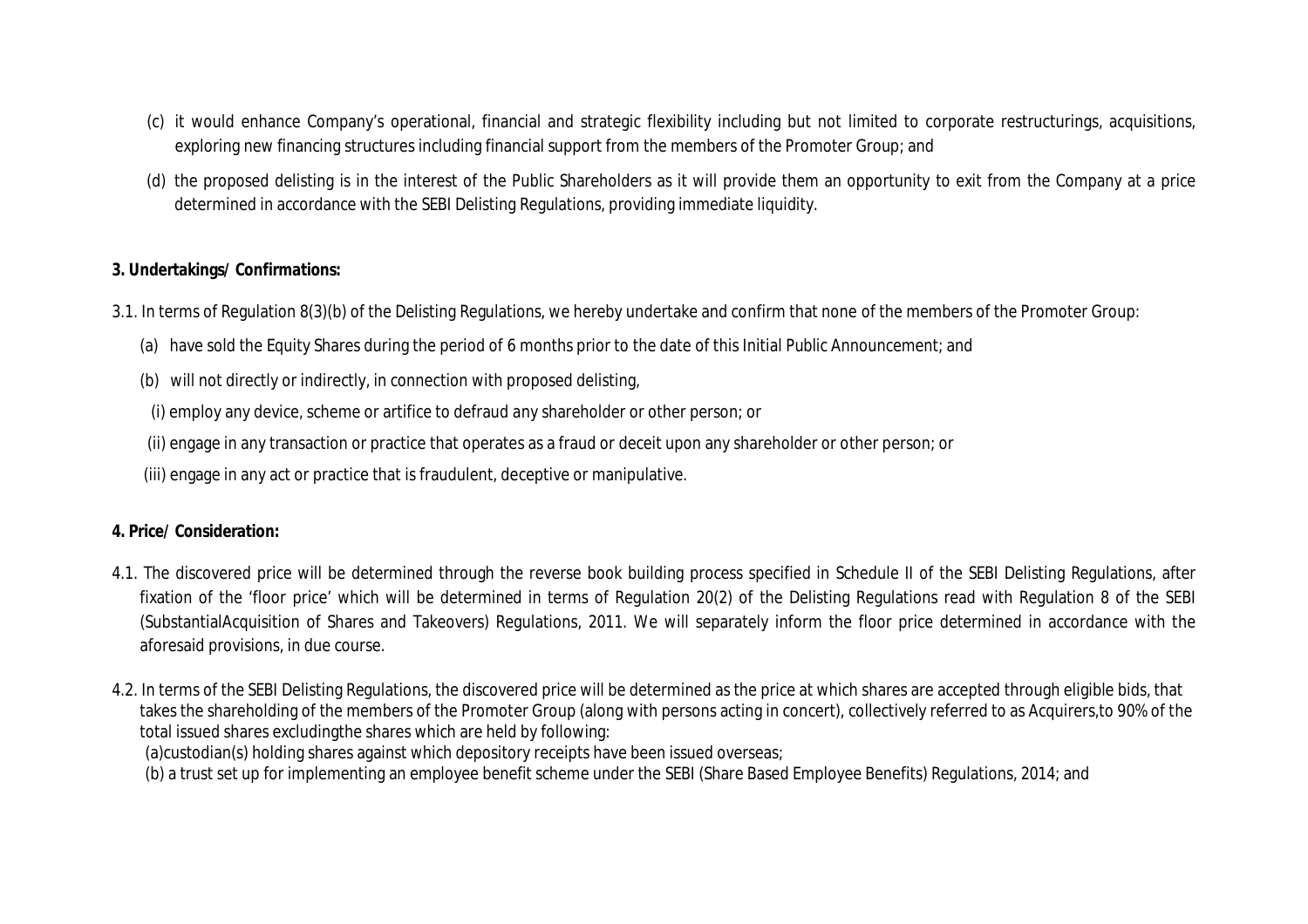(c) inactive shareholders such as vanishing companies, struck off companies, shares transferred to Investor Education and Protection Fundaccount and shares held in terms of Regulation 39(4) read with Schedule VI of the SEBI (Listing Obligations and Disclosure Requirements)Regulations 2015.

4.3. The Acquirers (and/ or other members of the Promoter Group, as the case may be) shall have the sole discretion to accept or reject the discovered price or make a counter-offer in accordance with SEBI Delisting Regulations.

### **5.Conditions**:

- 5.1. The acquisition of Equity Shares by the Acquirers, individually/ collectively or together with other members of the Promoter Group, as the case may be, from the Public Shareholders will be conditional upon the following:
	- (a) approval of the board of directors of the Company towards the delisting proposal;
	- (b) approval of the shareholders of the Company by way of a special resolution through postal ballot and / or e- voting in accordance with the SEBI Delisting Regulations and other applicable laws wherein the number of votes cast by the Public Shareholders in favour of the Delisting Proposal is at least two times the number of votes cast by the Public Shareholders against the Delisting Proposal.
	- (c) receipt of the approval of the Stock Exchanges in accordance with the SEBI Delisting Regulations and/ or any other statutory/ regulatory approvals and third party consents, as may be required, in relation to the Delisting Proposal;
	- (d) the acceptance by the Acquirers (and/ or other members of the Promoter Group, as the case may be) of the discovered price determined by the reverse book building process including other rights and obligations in terms of the SEBI Delisting Regulations;
	- (e) the number of Equity Shares being validly tendered in the delisting offer is sufficient enough to result in the delisting offer being successful in accordance with the SEBI Delisting Regulations; and
	- (f) such other terms and conditions as may be set out in the 'detailed public announcement' or the 'letter of offer' to be made/ dispatched tothe Public Shareholders in accordance with the SEBI Delisting Regulations.